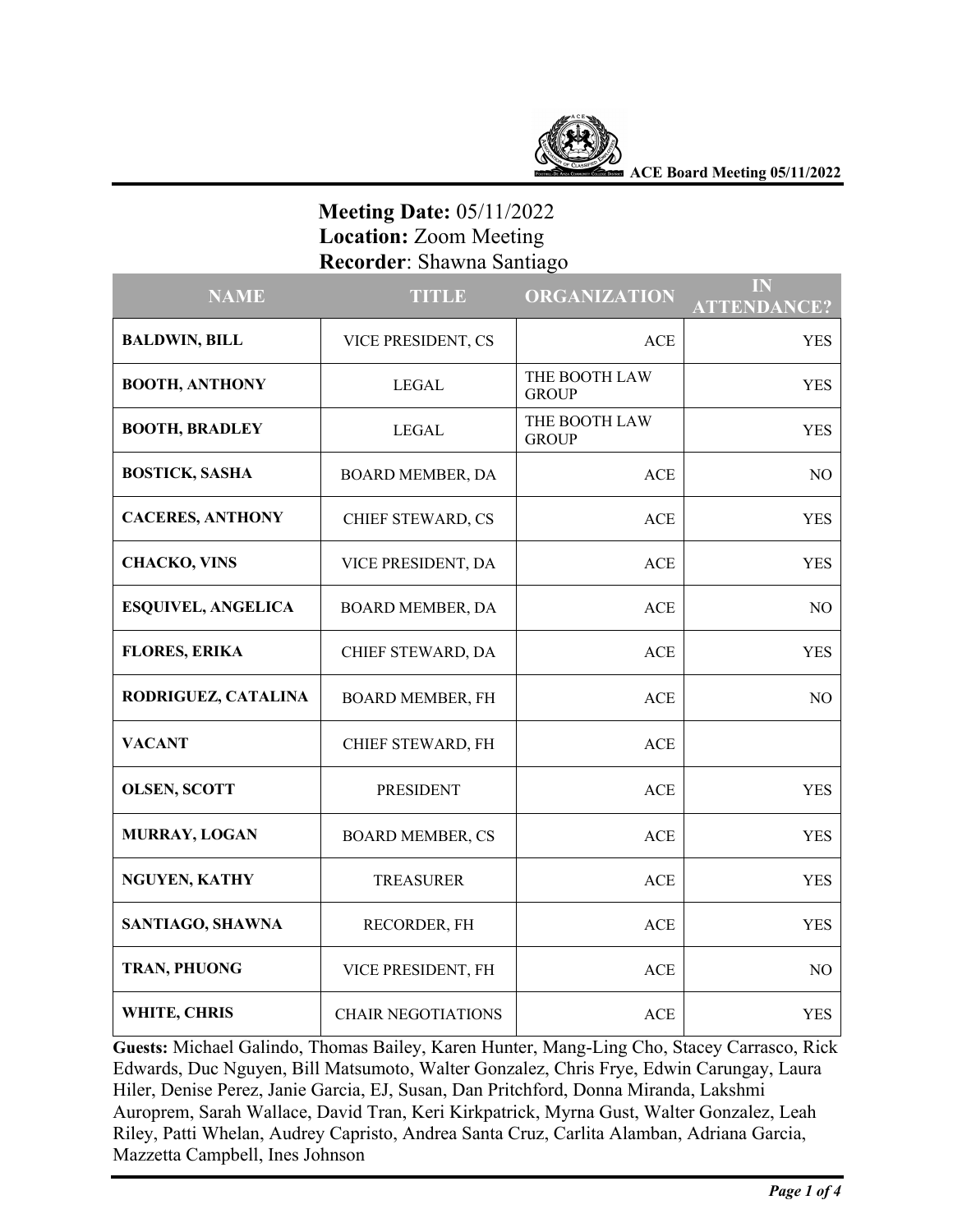

**ACE Board Meeting 05/11/2022**

#### **Meeting Start: 1:00pm**

## A. **Approval of Minutes**

• **Motion:** To approval the April 13<sup>th</sup>, 2022, minutes  **Moved:** Baldwin  **Second:** White  **Minutes Approved**

### B. **Financial Report** Presenter: Nguyen

| <b>B</b> of A Checking:      | \$120,902.00 |
|------------------------------|--------------|
| <b>US Bank Money Market:</b> | \$598,685.47 |
| <b>Accounts Total:</b>       | \$719,587.47 |
|                              |              |

| <b>o</b> Interest Income Earned 2021:      | \$49.83     |
|--------------------------------------------|-------------|
| <b>o</b> Interest Income Earned 2022:      | \$19.67     |
| <b>o</b> Net Cash Flow:                    | \$14,840.90 |
| <b>o</b> Membership Dues-April & May 2022: | \$52,412.61 |

- C. **Public Comment:**
	- No public comment
- D. **Old Business:** Presenter: Olsen
	- **Classification Study Retro Pay**
		- **o** Members were paid in March.
		- **o** Members are continuing to be paid
		- **o** As soon as I get a date for retirees, I'll let you know
		- **o** HR staff is overwhelmed but payments will happen.

#### • **Demand for Member Information Per Gov't Code 3558**

- **o** We have not received member information as requested.
- **o** Bradley: Filed a complaint with FERB to force the district to comply with the government code.

### E. **New Business:** Presenter: Olsen

- **AB 1993 Survey Results**
	- **o** Surveyed the membership on AB 1993.
	- **o** Shared results of survey via screen share.
	- **o** With these results we can decide as a board how we'd like to.
	- **o** Board has declined to act at this time.
- **Motion:** To table decision on AB 1993
	- **Moved:** Tran  **Second:** Baldwin  **Motion Approved**
- **District Mask Survey Results**
	- **o** Shared results of Survey via screen share.
	- **o** I will create a pfd and share these stats
- **Demand to Bargain "Return to Work."** 
	- **o** No report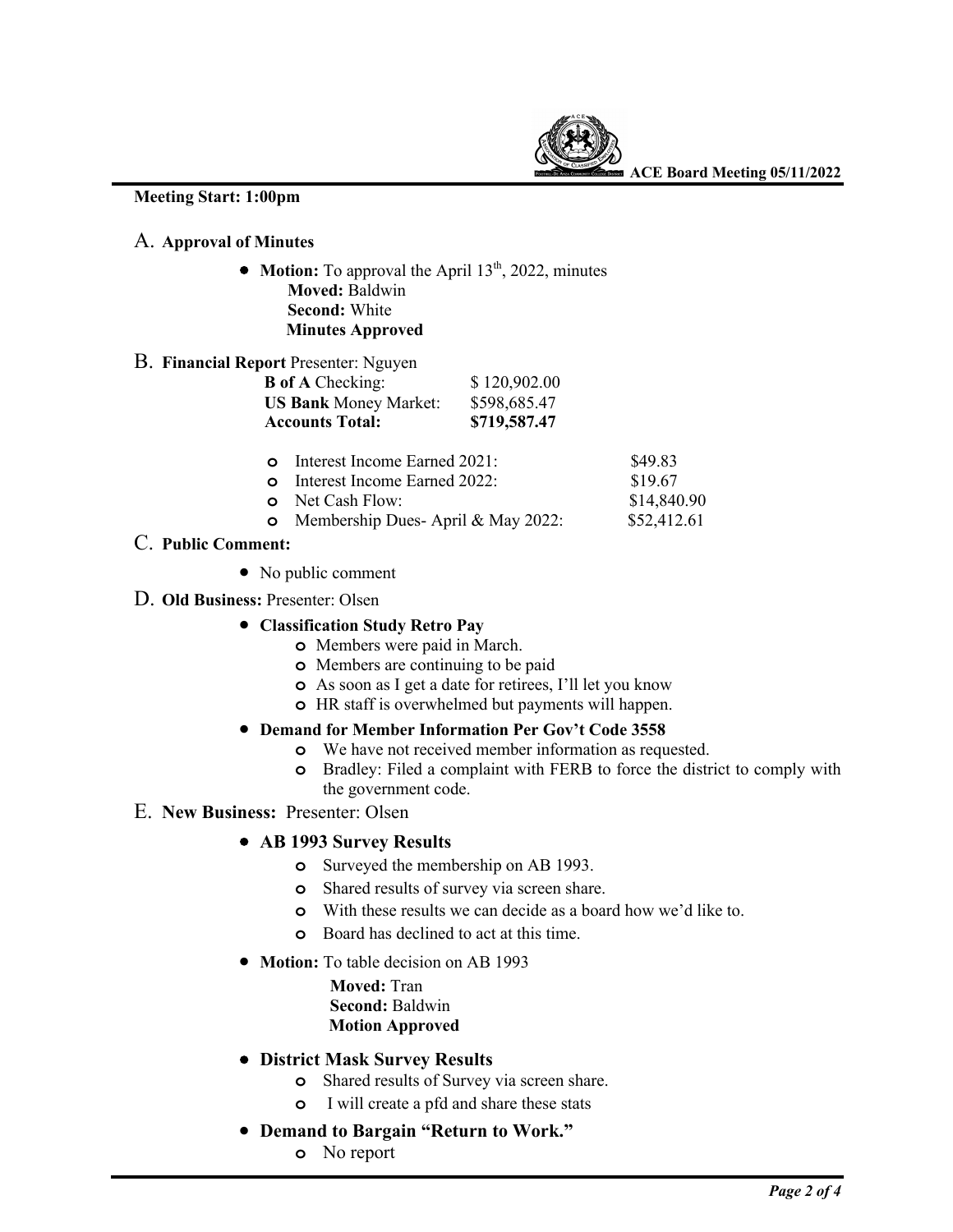

**ACE Board Meeting 05/11/2022**

#### • **Chancellor Search Charter**

- **o** Are there any questions
- **o** Is anyone interested in serving on the hiring committee?
- **o** Senate has been asked to nominate a classified rep.
- **o** Tran: I think Olsen should be the one to represent ACE

## • **Negotiations Team Training**

- **o** Team training went well
- **o** Entire team was in attendance
- **o** Bradley Booth facilitated the training

## F. **President's Announcements:** Presenter: Olsen

#### • **Koff PDQ Appeals Upcoming Interviews**

**o** Working with HR to set this up.

### G. **Committee Reports:**

- **Negotiations Report:** Presenter: White
	- **o** Be sure to Vote. Voting runs through this Friday
- **JLMBC:** Presenter: Olsen
	- **o** Nothing to report
- **Benefits:** Presenter: White
	- **o** Nothing to report
- **VEBA:** Presenter: Olsen
	- **o** Nothing to Report
- **IMP Council:** Presenter: Tran
	- **o** No longer have R&R. Foothill now has Mission (I'M) Possible Council (IMP)
	- **o** Purpose is to advise and consult with the President in college-wide governance issues.
	- **o** Composed of three layers of the Core Values, Strategy, and Tactic
	- **o** Janie Garcia & Phuong Tran led a conversation of Council purpose and responsibilities.
- **Budget –District, FH DA:** Presenter: Olsen
	- **o** Nothing to report
- **DDEAC/HRAC/Equity:** Presenters: Baldwin/ Murray
	- § **DDEAC:** Baldwin
		- **o** Nothing to report
	- § **HRAC:** Murray
		- **o** Nothing to report
- **APBT/IPBT/SSPBT:** Presenters: Esquivel, Chacko, Bostick
	- § **APBT:** Presenter: Esquivel
		- **o** Nothing to Report
	- § **IPBT:** Presenter: Chacko
		- **o** Approved hiring instructional designer & 2 instructional aids.